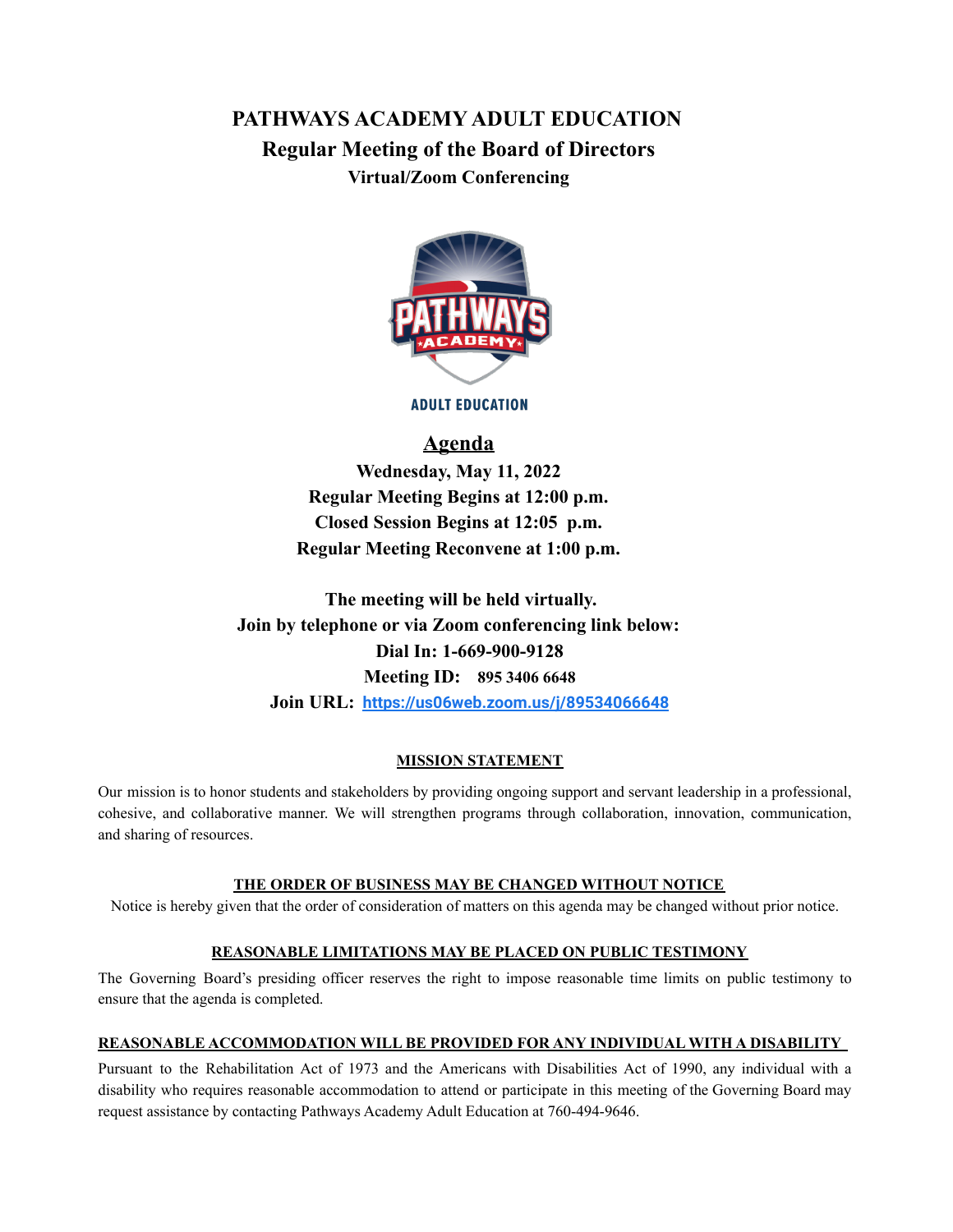# **1. CALL TO ORDER AND ROLL CALL** Time: \_\_\_\_\_\_

### **1.1.** Roll Call

| Charlie Padilla | President      |
|-----------------|----------------|
| Rudy Kastelic   | Vice President |
| Thomas Schaaf   | Clerk          |

### **2. APPROVE/ADOPT AGENDA**

It is recommended the Board of Directors adopt as presented, the agenda for the Regular Board meeting of May 11, 2022.

| Roll Call Vote: |             |      |             |        |
|-----------------|-------------|------|-------------|--------|
| Charlie Padilla |             |      |             |        |
| Rudy Kastelic   |             |      |             |        |
| Thomas Schaaf   |             |      |             |        |
| Moved by        | Seconded by | Ayes | <b>Nays</b> | Absent |

## **3. PUBLIC COMMENT - CLOSED SESSION**

The public has a right to comment on any items of the closed session agenda. Members of the public will be permitted to comment on any other item within the Board's jurisdiction under section 8.0 Public Comments at Board Meetings.

### **4. ADJOURN TO CLOSED SESSION** Time: \_\_\_\_\_\_

The Board will consider and may act on any of the Closed Session matters listed in Agenda Item 5.0.

| <b>Roll Call Vote:</b> |             |      |             |        |  |
|------------------------|-------------|------|-------------|--------|--|
| Charlie Padilla        |             |      |             |        |  |
| Rudy Kastelic          |             |      |             |        |  |
| Thomas Schaaf          |             |      |             |        |  |
| Moved by               | Seconded by | Aves | <b>Nays</b> | Absent |  |

### **5. CLOSED SESSION**

Public Employee Performance Evaluation Pursuant to Government Code 54957

a. Performance Evaluation, Director

|  | <b>6. RECONVENE REGULAR MEETING</b> | l ime: |
|--|-------------------------------------|--------|
|--|-------------------------------------|--------|

## **7. PLEDGE OF ALLEGIANCE** Led by: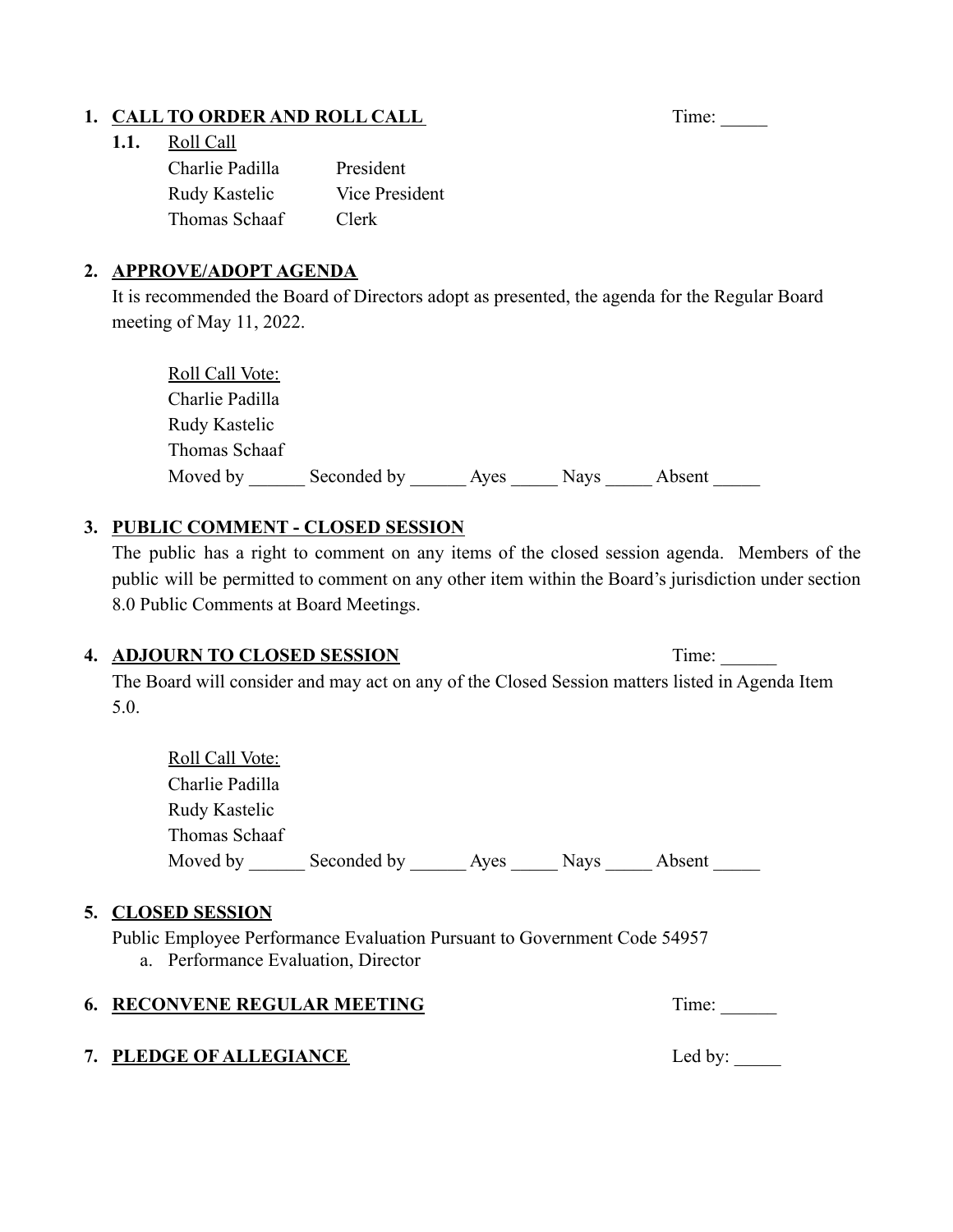## **8. PUBLIC COMMENTS/RECOGNITION/REPORTS**

Please submit a Request to Speak to the Board of Directors using the chat feature on the right hand side of the Zoom platform. Please state the agenda item number that you wish to address prior to the agenda item being called by the Board President. Not more than three (3) minutes are to be allotted to any one (1) speaker, and no more than twenty (20) minutes on the same subject. This portion of the agenda is for comments, recognitions and reports to the Board and is not intended to be a question and answer period. If you have questions for the Board, please provide the Board President with a written statement and an administrator will provide answers at a later date.

## **9. CORRESPONDENCE/PROPOSALS/REPORTS**

- **9.1.** School Highlights, Staff Recognition, Presented by Jarom Luedtke, Director
- **9.2.** Organizational Chart for 2021-2022 and Proposed 2022-2023, Presented by Jarom Luedtke, **Director**
- **9.3.** 2022-2023 Board Meeting Calendar First Reading, Presented by Kurt Madden, Board Consultant

## **10. CONSENT CALENDAR**

Items listed under Consent Calendar are considered routine and will be approved/adopted by a single motion. There will be no separate discussion of these items; however, any item may be removed from the Consent Calendar upon the request of any member of the Board, discussed, and acted upon separately.

## **Consent Calendar - Board Meeting Minutes**

**10.1.** Minutes of the Regular Board Meeting that was held on March 9, 2022

## **Consent Calendar - Business Services**

- **10.2.** Check Register April 2022
- **10.3.** Approval of Surplus of Electronic Devices

## **Consent Calendar - Personnel Services**

- **10.4.** Approval of 2022-2023 Certificated Employee Work Year Calendar
- **10.5.** Approval of 2022-2023 Classified Employee Work Year Calendar

## **Consent Calendar - Policy Development**

**10.6.** Approval of existing board policies revised, reviewed, and eliminated by staff for the 2021-2022 school year.

## **Board Policies: Reviewed**

The following policies are being brought to the Board without changes for annual review.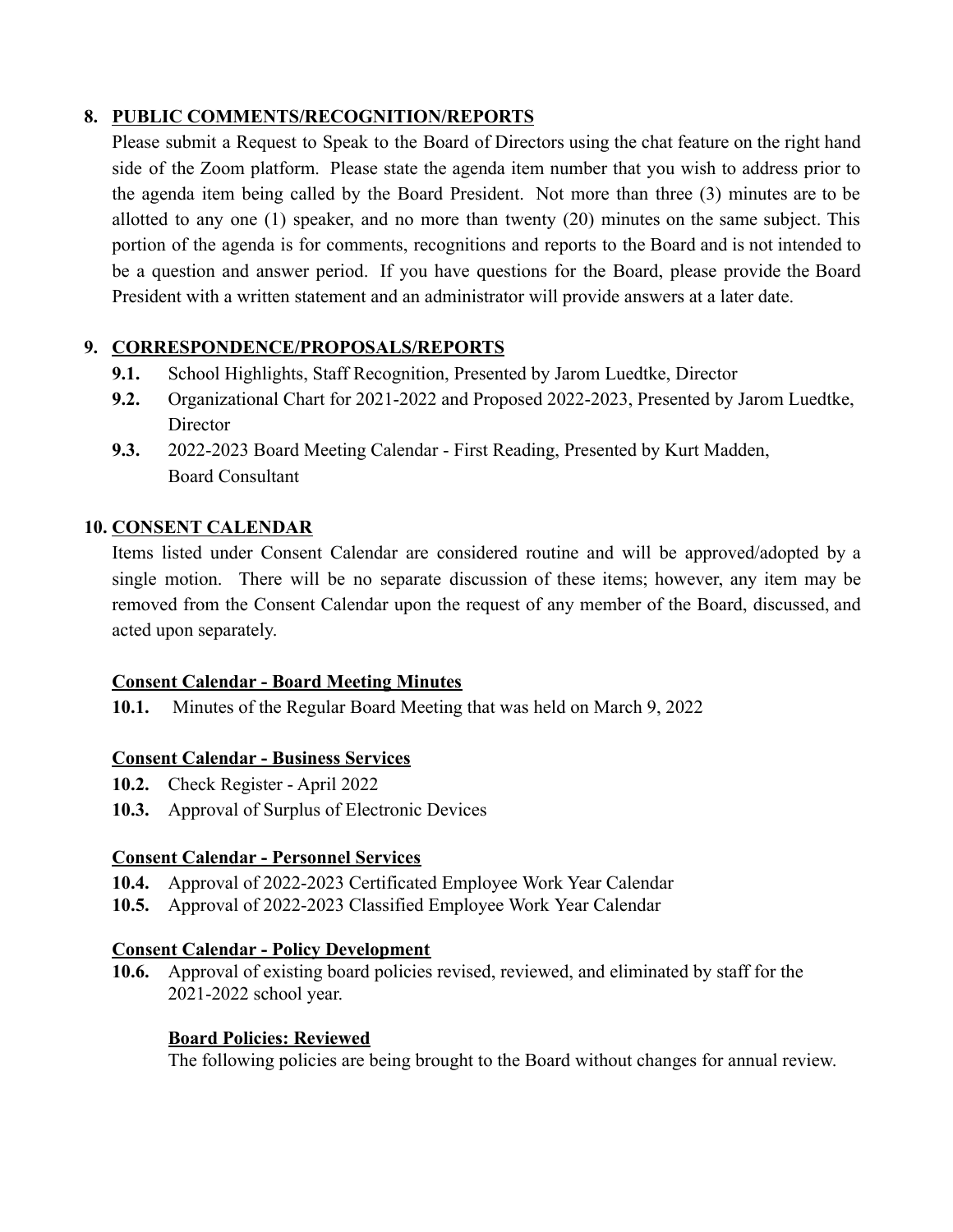#### **3000 Series - Business/Non-Instructional**

| 3000-PAAE       | <b>Fiscal Policy Overview</b>              |
|-----------------|--------------------------------------------|
| 3005-PAAE       | <b>Purchasing Fiscal Policy</b>            |
| 3011-PAAE       | Accounts Payable and Record Keeping Policy |
| 3015-PAAE       | <b>Accounts Receivable Fiscal Policy</b>   |
| 3020-PAAE       | <b>Expenses Fiscal Policy</b>              |
| 3025-PAAE       | <b>Finance Fiscal Policy</b>               |
| Roll Call Vote: |                                            |
| Charlie Padilla |                                            |
| Rudy Kastelic   |                                            |
| Thomas Schaaf   |                                            |

Moved by \_\_\_\_\_\_\_ Seconded by \_\_\_\_\_\_\_ Ayes \_\_\_\_\_\_ Nays \_\_\_\_\_\_ Absent \_\_\_\_\_\_

### **11. BUSINESS/FINANCIAL SERVICES**

#### **11.1. (Action) Approval of Charter Impact Business Management Services 2022-2023**

It is recommended the Board accept the recommendation from the CEO to enter into a contract for charter school business management services beginning July 1, 2022 through June 30, 2023, with Charter Impact for Pathways Academy Adult Education.

#### **Fiscal Impact:** \$69,800

| <b>Roll Call Vote:</b> |             |      |             |        |
|------------------------|-------------|------|-------------|--------|
| Charlie Padilla        |             |      |             |        |
| Rudy Kastelic          |             |      |             |        |
| Thomas Schaaf          |             |      |             |        |
| Moved by               | Seconded by | Aves | <b>Navs</b> | Absent |

#### **11.2.(Action) Approval of 2022-2023 Edmentum Contract (Renewal)**

It is recommended the Board approve the 2022-2023 Edmentum Contract for Pathways Academy Adult Education - Warner (#2052).

#### **Fiscal Impact**: \$12,027.20

| Roll Call Vote: |             |      |             |        |  |
|-----------------|-------------|------|-------------|--------|--|
| Charlie Padilla |             |      |             |        |  |
| Rudy Kastelic   |             |      |             |        |  |
| Thomas Schaaf   |             |      |             |        |  |
| Moved by        | Seconded by | Ayes | <b>Nays</b> | Absent |  |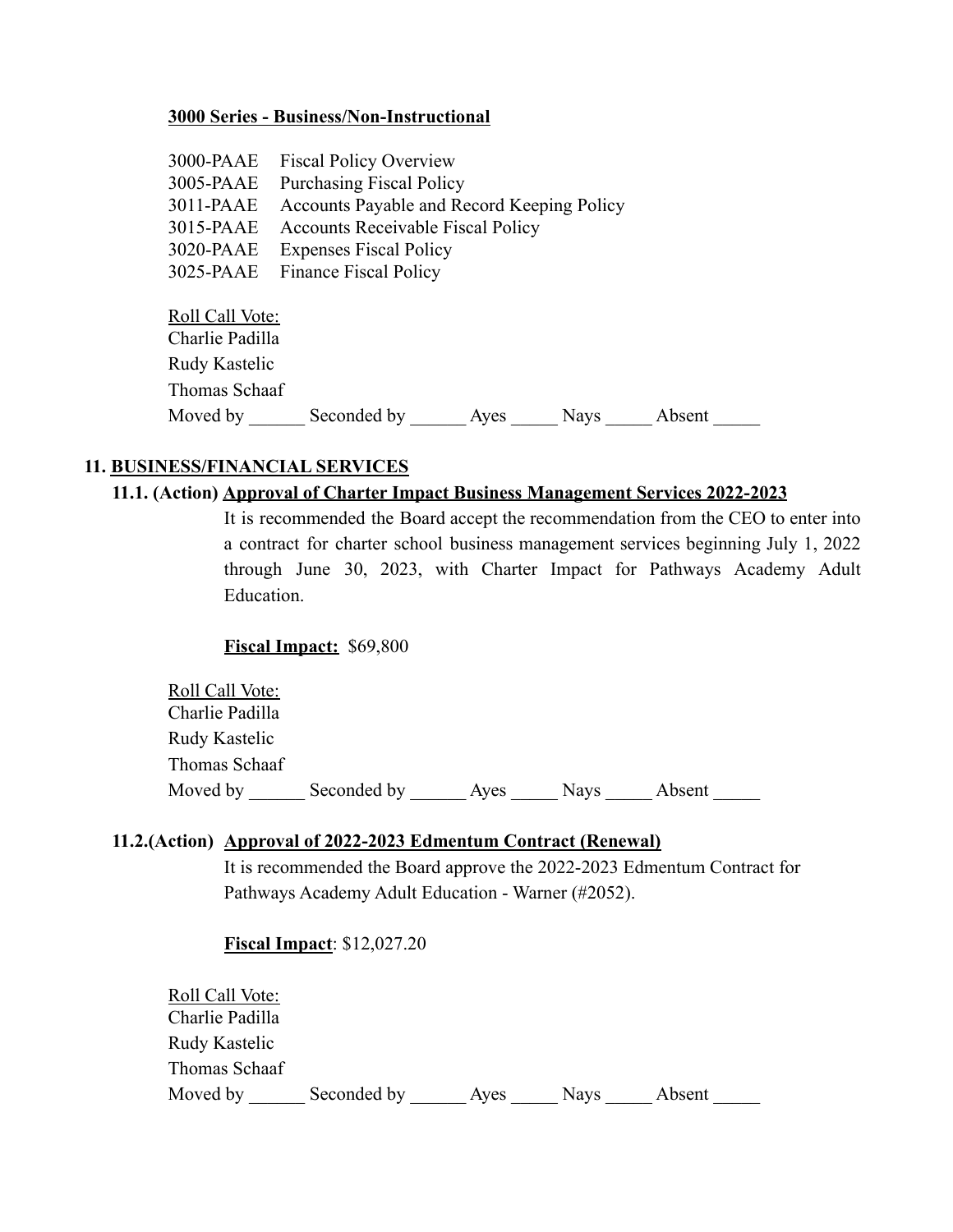#### **11.3. (Action) Approval of Sage Intacct Accounting Service Contract (Renewal)**

It is recommended the Board approve the Sage Intacct Accounting Service Contract for Pathways Academy Adult Education - Warner (#2052).

### **Fiscal Impact**: \$5,116.73

| Roll Call Vote: |             |      |             |        |  |
|-----------------|-------------|------|-------------|--------|--|
| Charlie Padilla |             |      |             |        |  |
| Rudy Kastelic   |             |      |             |        |  |
| Thomas Schaaf   |             |      |             |        |  |
| Moved by        | Seconded by | Aves | <b>Nays</b> | Absent |  |

### **12. PERSONNEL SERVICES**

## **12.1. (Action) Approval of Job Description, Job Title, Salary Schedule, Placement on Salary Schedule, and Length of Contract for the Current Director**

It is recommended the Board approve the major components of a contract proposal for the current Director that consist of an updated job description and salary schedule, salary placement, and length of contract. The final draft of the contract will be presented at the upcoming June 15, 2022, board meeting.

### **Fiscal Impact:** \$153,920.62

Roll Call Vote: Charlie Padilla Rudy Kastelic Thomas Schaaf Moved by \_\_\_\_\_\_\_ Seconded by \_\_\_\_\_\_\_\_\_\_\_ Ayes \_\_\_\_\_\_\_ Nays \_\_\_\_\_ Absent

### **12.2. (Action) Approval of 2022-2023 Strategic Staffing Plan**

It is recommended the Board approve the 2021-2022 Strategic Staffing Plan for Pathways Academy Adult Education - Warner (#2052).

**Fiscal Impact:** \$ 1,175,360.99

| Roll Call Vote: |             |      |             |        |  |
|-----------------|-------------|------|-------------|--------|--|
| Charlie Padilla |             |      |             |        |  |
| Rudy Kastelic   |             |      |             |        |  |
| Thomas Schaaf   |             |      |             |        |  |
| Moved by        | Seconded by | Aves | <b>Navs</b> | Absent |  |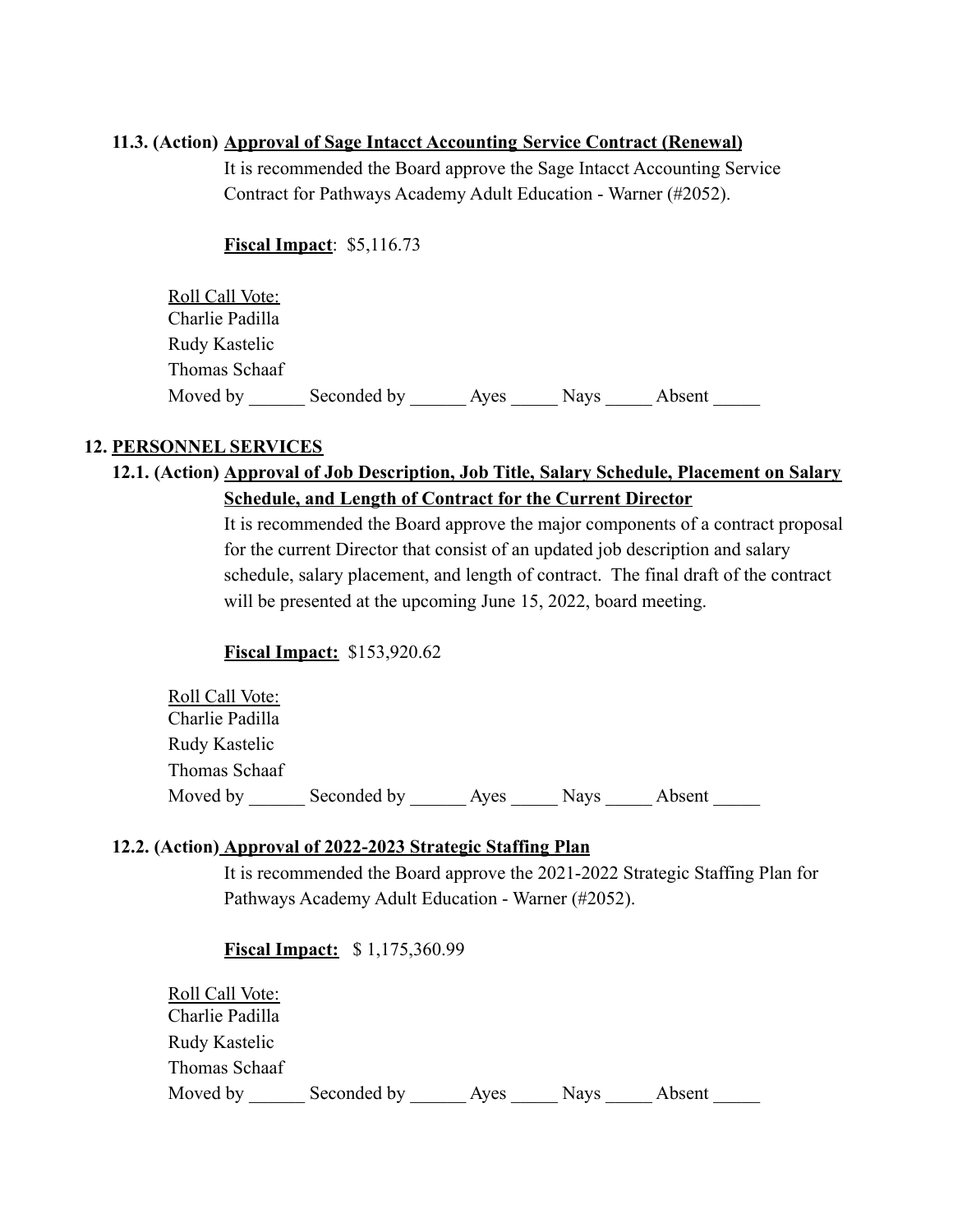### **13. POLICY DEVELOPMENT**

#### **13.1. (Action) Approval of New Board Policies**

It is recommended the Board approve the proposed policies. These policies will replace the current policies and will allow the Board to address any related complaints or issues that may be raised in the school/work environment.

#### **9000 Series - Board By-Laws**

| <b>9200 PAAE</b>  | Limits of Board Member Authority               |
|-------------------|------------------------------------------------|
| 9222 PAAE         | Resignation                                    |
| 9223 PAAE         | <b>Filling Vacancies</b>                       |
| <b>9224 PAAE</b>  | Oath or Affirmation                            |
| 9224E PAAE        | Oath or Affirmation                            |
| 9230 PAAE         | Orientation                                    |
| <b>9240 PAAE</b>  | <b>Board Training</b>                          |
| <b>9250 PAAE</b>  | Remuneration, Reimbursement and Other Benefits |
| <b>9260 PAAE</b>  | Legal Protection                               |
| 9270 PAAE         | Conflict of Interest                           |
| <b>9270E PAAE</b> | Conflict of Interest                           |

| Roll Call Vote: |             |      |             |        |
|-----------------|-------------|------|-------------|--------|
| Charlie Padilla |             |      |             |        |
| Rudy Kastelic   |             |      |             |        |
| Thomas Schaaf   |             |      |             |        |
| Moved by        | Seconded by | Aves | <b>Navs</b> | Absent |

#### **14. CALENDAR**

The next scheduled meeting will be held virtually on June 15, 2022.

## **15. BOARD COMMENTS**

#### **16. CEO COMMENTS**

#### **17. ADJOURNMENT**

The Regular meeting of the Board of Directors adjourned at p.m.

Roll Call Vote: Thomas Schaaf Charlie Padilla Rudy Kastelic